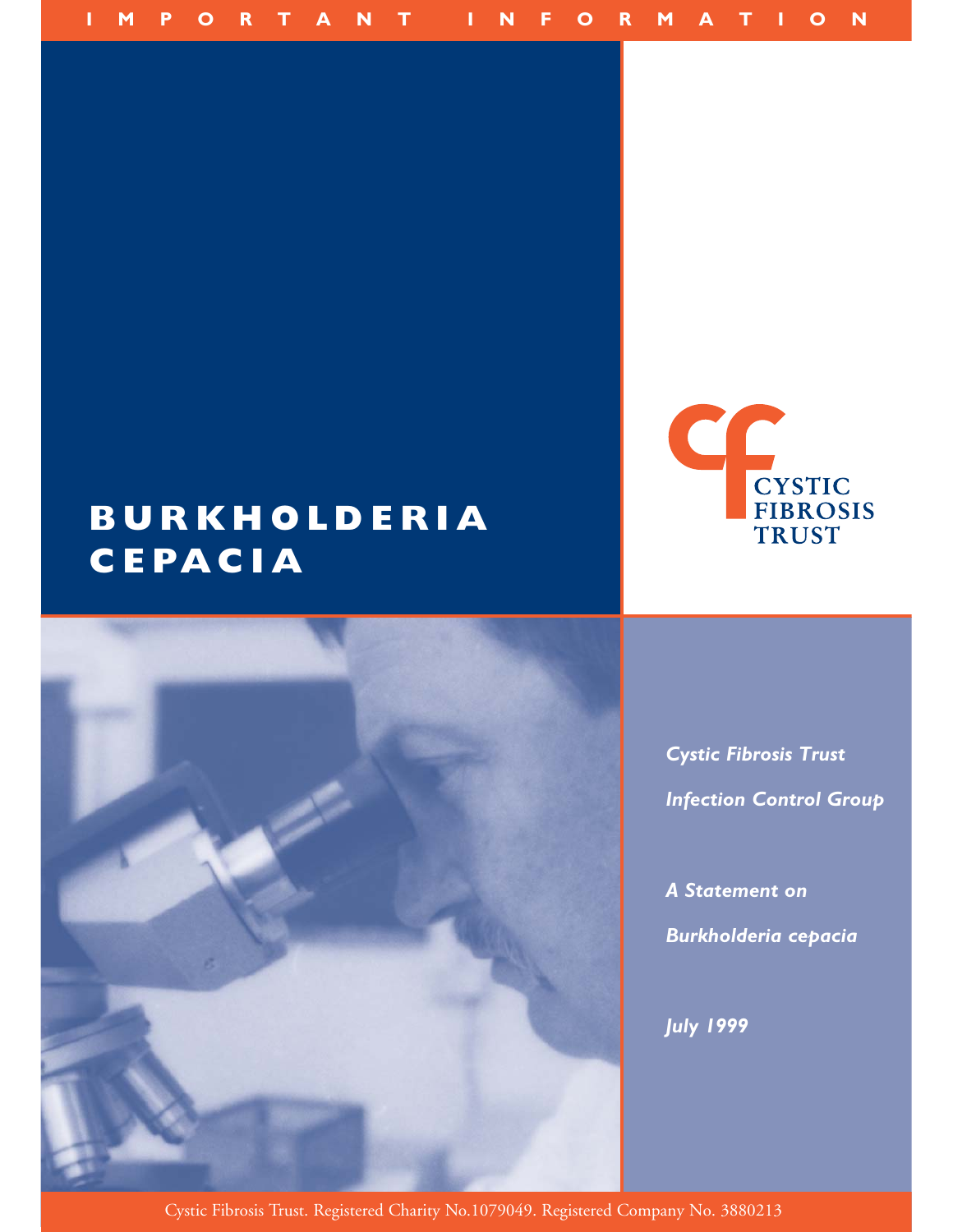# **CYSTIC FIBROSIS TRUST INFECTION CONTROL GROUP** A STATEMENT ON BURKHOLDERIA CEPACIA. **JULY 1999**

# Published by the Cystic Fibrosis Trust

# **Contents**

#### page

| 2. General recommendations to B. cepacia-positive patients (also relevant |  |  |  |
|---------------------------------------------------------------------------|--|--|--|
|                                                                           |  |  |  |
|                                                                           |  |  |  |
|                                                                           |  |  |  |
|                                                                           |  |  |  |
|                                                                           |  |  |  |
|                                                                           |  |  |  |
|                                                                           |  |  |  |
|                                                                           |  |  |  |
|                                                                           |  |  |  |
|                                                                           |  |  |  |
|                                                                           |  |  |  |
|                                                                           |  |  |  |
|                                                                           |  |  |  |
|                                                                           |  |  |  |
|                                                                           |  |  |  |
|                                                                           |  |  |  |
|                                                                           |  |  |  |
|                                                                           |  |  |  |
|                                                                           |  |  |  |

 $11$  London Road **Bromley** Kent BR1 1BY Tel: 020 8464 7211 Registered Charity Number 281287

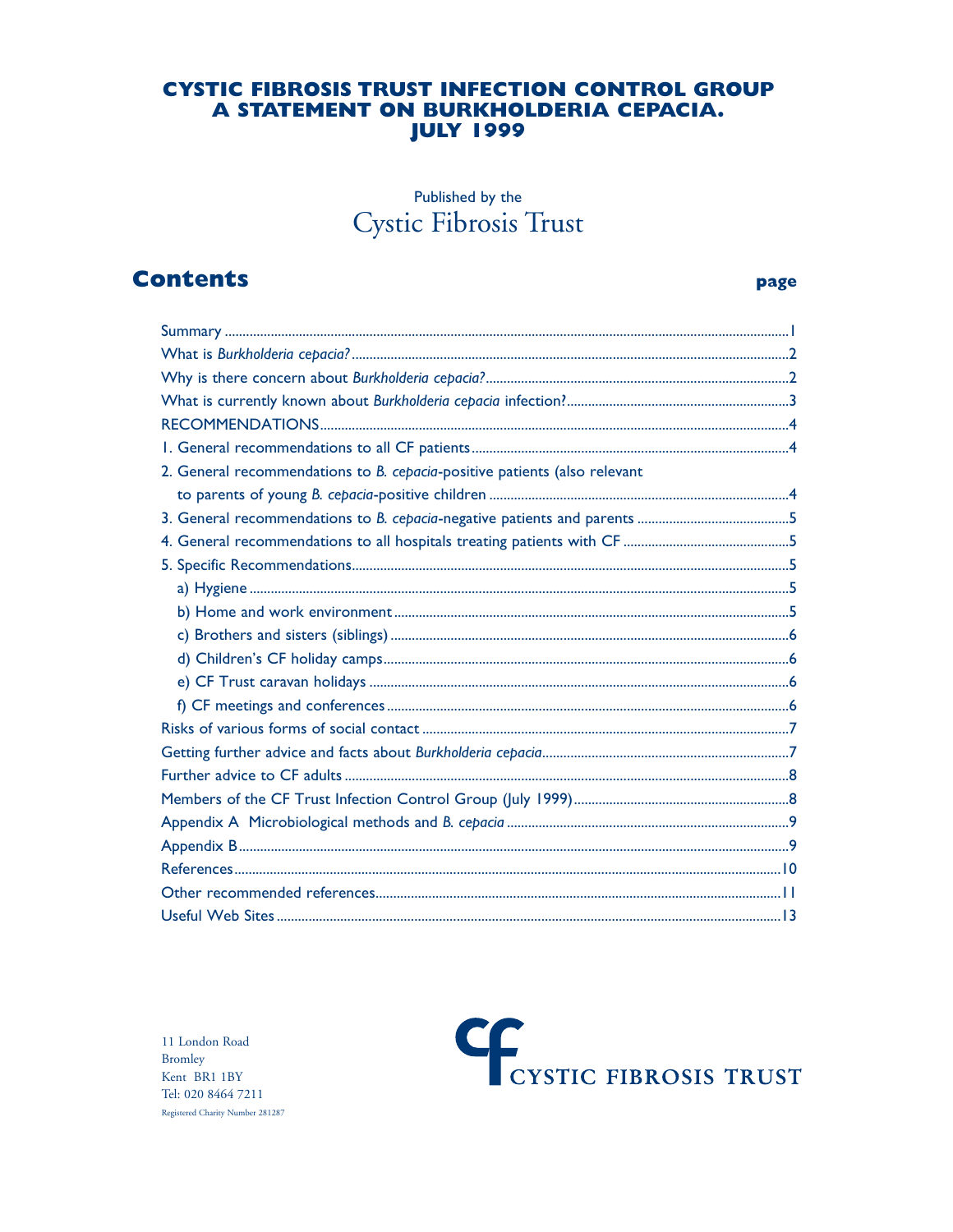# **CYSTIC FIBROSIS TRUST INFECTION CONTROL GROUP A STATEMENT ON BURKHOLDERIA CEPACIA. JULY 1999**

# **SUMMARY**

This is a summary of the Cystic Fibrosis Trust Infection Control Group's recommendations on reducing the possibilities of people with CF transmitting the bacterium *B.cepacia* (a type of germ) from person to person. The most important points are listed below but please refer to the full document for more detailed information. If there are issues you are not sure about, please ask your doctor or contact the Cystic Fibrosis Trust.

- People with CF who have *B.cepacia* infection have more problems with their chest and some become very ill so it is better to prevent infection with these bacteria.
- *B.cepacia* does not cause infection in healthy people.
- All people with CF should know which bacteria they have in their sputum, and sputum should be checked regularly by your doctor.
- *B.cepacia* affects a minority of people with CF and is mostly caused by passing the infection from person to person.
- Close contact such as sharing rooms, sharing nebuliser equipment, kissing or coughing close to another patient are activities which are high risk for passing bacteria from person to person.
- Cross infection can be significantly reduced by keeping people with CF who are infected with *B.cepacia* apart from others with CF in hospital and outside, and by careful attention to good hygiene such as hand washing. People with *B.cepacia* infection should not attend meetings where there are other people with CF, and should not mix with other people with *B.cepacia.*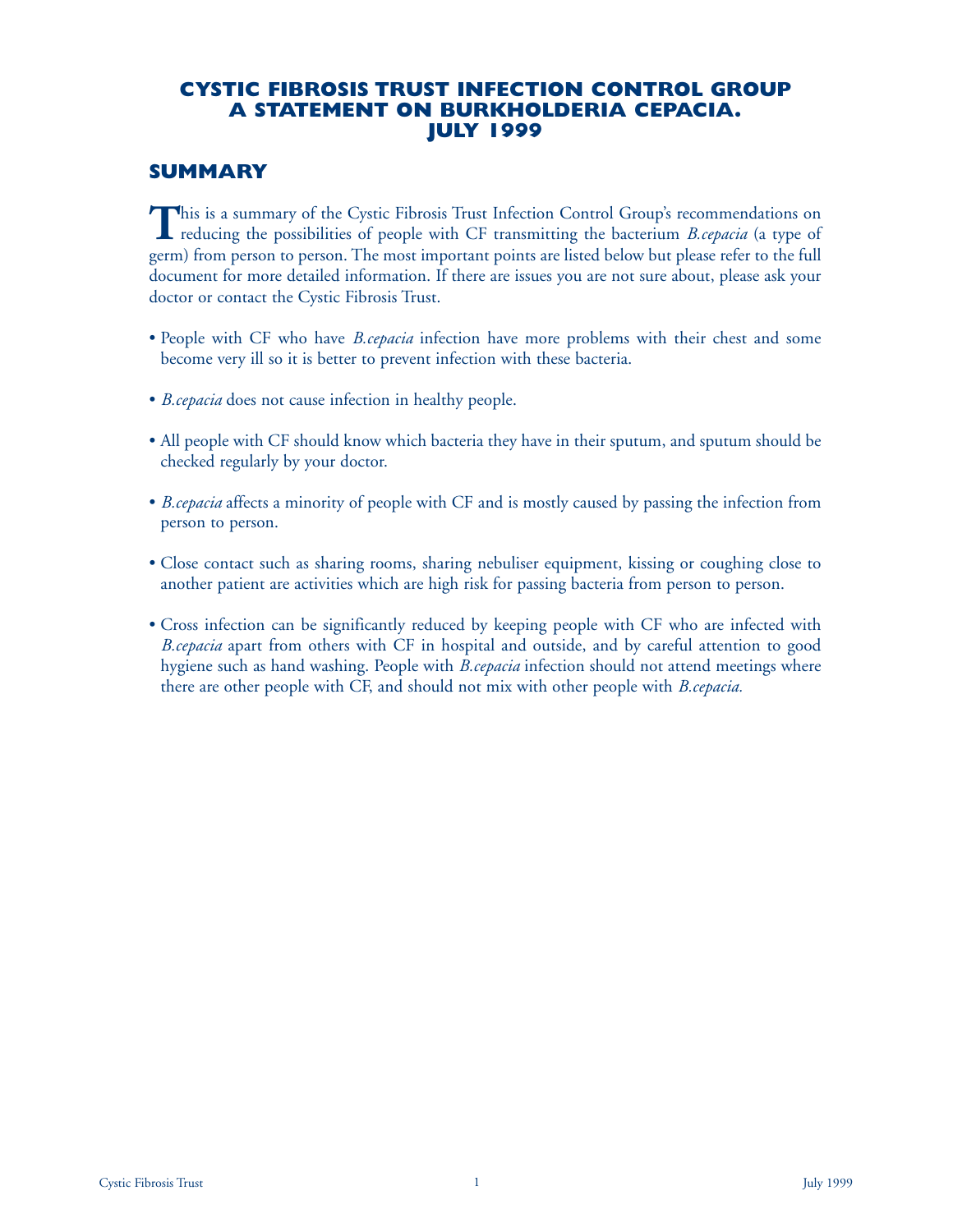# **CYSTIC FIBROSIS TRUST INFECTION CONTROL GROUP STATEMENT ON BURKHOLDERIA CEPACIA. JULY 1999**

This statement is prepared by the Cystic Fibrosis Trust's Infection Control Group for patients<br>with Cystic Fibrosis (CF) and their parents, and for professionals involved in the care of CF patients. It replaces the previous statements on control of infection.

It gives you up-to-date information about *Burkholderia cepacia* and how it affects CF patients. It also gives advice to help reduce the risk of CF patients catching *B. cepacia* from each other. Because *B. cepacia* can be acquired during activities where CF patients meet together outside the hospital, this statement tells you what we know about the relative risks of various kinds of activity.

Unfortunately, there is still a great deal we do not know about *B. cepacia* in CF, and this statement cannot hope to cover everybody's individual circumstances. If you have further questions about *B. cepacia* please discuss them with your doctor.

# **WHAT IS BURKHOLDERIA CEPACIA?**

*B. cepacia* is a bacterium, or type of germ, whose natural habitats are moist soil around plant<br>roots, and freshwater environments such as river sediments<sup>1</sup>. It gets its name from its ability to infect damaged onions (the Latin word for onion is *'cepa'*) and cause a condition called soft rot. It does not occur widely in homes, hospitals or other environments<sup>2</sup>. It is rarely harmful to healthy people<sup>3</sup>.

# **WHY IS THERE CONCERN ABOUT BURKHOLDERIA CEPACIA?**

**P**atients with CF often get lung infections. Particular types of bacteria or germs are especially<br>common in CF. In young CF children these include *Staphylococcus aureus* and *Haemophilus influenzae*, but in older children and adults with CF *Pseudomonas aeruginosa* is more common<sup>4</sup>. Although all these bacteria can make people with CF ill and require treatment, doctors are used to dealing with them and can treat them with a range of antibiotic medicines, tablets or injections<sup>4</sup>.

*B. cepacia* is relatively new on the scene. It was first reported in CF patients in the United States in 1979<sup>5</sup>. By the mid 1980s, it was becoming more common, and affecting more and more CF patients including those in the United Kingdom<sup>6</sup>. The occurrence of *B. cepacia* amongst CF patients is usually low (around 5%) but can differ from clinic to clinic and increases significantly if infection spreads from patient to patient<sup>7</sup>.

There are many types of bacteria and *B. cepacia* is different from *P. aeruginosa.* Unfortunately, it is easier for people with CF to catch *B. cepacia* from each other, and it is much more resistant than other CF germs to antibiotics, making it more difficult to treat<sup>7,8</sup>. Although most CF patients do not become very ill when they catch *B. cepacia*, a few individuals develop very severe chest problems (pneumonia) and die $9,10,11$ .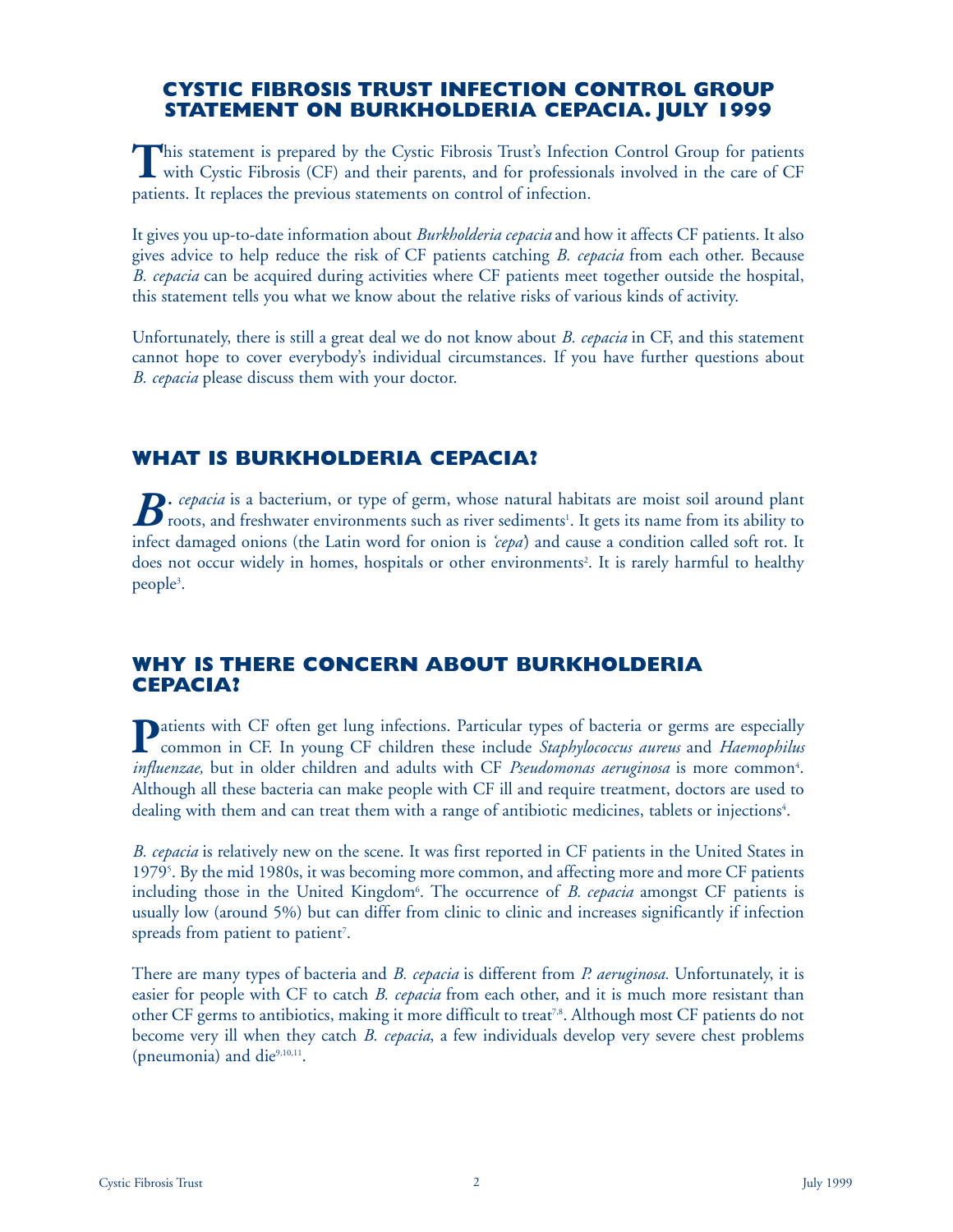# **WHAT IS CURRENTLY KNOWN ABOUT BURKHOLDERIA CEPACIA INFECTION?**

**P**eople with CF who catch *B. cepacia* do not always become seriously ill – this only occurs in about one third of patients<sup>9,10,11</sup>. The outcome may also be affected by the particular strain of *B. cepacia* involved. Most CF patients with *B. cepacia* suffer symptoms similar to those associated with the more common germ, *P. aeruginosa*; some individuals may show little or no symptoms<sup>9,11</sup>.

Unfortunately, we do not yet know which CF patients are at risk from the serious effects of *B. cepacia* infection, but we think severe effects are more common in those who already have severe lung problems12. Although *B. cepacia* infection is commoner in older children and adults (15 and over), some younger children have been infected. With rare exceptions, healthy non-CF children and adults, such as parents, brothers or sisters of CF patients are not at risk from *B. cepacia*13.

Most of the information we have about *B. cepacia* comes from epidemiological studies and from collaborations between microbiologists and clinicians in Europe and North America. A good example of collaboration is the work of the International *B. cepacia* Working Group which meets every six months to discuss progress and further research on this unusual and challenging organism14. These studies look at how people catch *B. cepacia* and what happens to them after they catch it. *B. cepacia* is usually caught through close or frequent contact with another CF patient who has the organism7,15. It can probably also be caught through sharing eating or drinking utensils with an infected person. Some older CF patients have developed intimate relationships with each other, and this is associated with a high risk of infection<sup>7</sup>.

**It is now accepted practice to separate CF patients who have** *B. cepacia* **from those who do not. Although separation of patients with and without** *B. cepacia* **inside hospitals is important, it is** not enough on its own to stop the spread of the organism to other CF patients<sup>16</sup>. Advice should **be provided to CF patients about the segregation of** *B. cepacia***-positive from** *B. cepacia***-negative patients outside hospital. Where this has been done, fewer CF patients catch** *B. cepacia* **for the** first time<sup>11</sup>. It is reassuring that these simple segregation measures have been effective in **controlling outbreaks of** *B. cepacia* **infection by reducing the incidence of cross infection and the** local prevalence<sup>11</sup>.

Diagnostic laboratories serving CF clinics can face difficulties in identifying *B. cepacia*. CF patients often carry several different germs in their chest, and it can be hard to pick out *B. cepacia* from the others unless special laboratory tests recommended by the CF Trust are used<sup>17</sup>. The test we use to find *B. cepacia* at the moment is growing the germ from sputum. However a small number of patients with *B. cepacia* do not always show the germ in their sputum. It may be grown some times and not others. This is called intermittent or transient infection. Some patients can show many negative results after one positive result. Cases of transient infection pose a problem since we do not know at what stage we can say *B. cepacia* has gone altogether. In our present state of knowledge most clinics consider failure to grow *B. cepacia* from the sputum for one year, during which at least three specimens have been cultured, is regarded as clearance; some clinics require longer.

In the last few years we have discovered that the group of bacteria called *B. cepacia* actually comprise a number of closely-related germs which microbiologists now refer to as the *B. cepacia* complex<sup>18</sup>. There are different subpopulations and strains within the *B. cepacia* complex just as there are different types of cold or flu germs. From epidemiological studies, we know that some strains are more likely to be passed on between CF patients and are more likely to cause serious illness. Also CF patients who are infected by one type of *B. cepacia* may still pick up another type<sup>19</sup>. For the purposes of these guidelines, the term *B. cepacia* refers to all bacteria within the *B. cepacia* complex, including the new species *Burkholderia multivorans* and *Burkholderia vietnamiensis*18.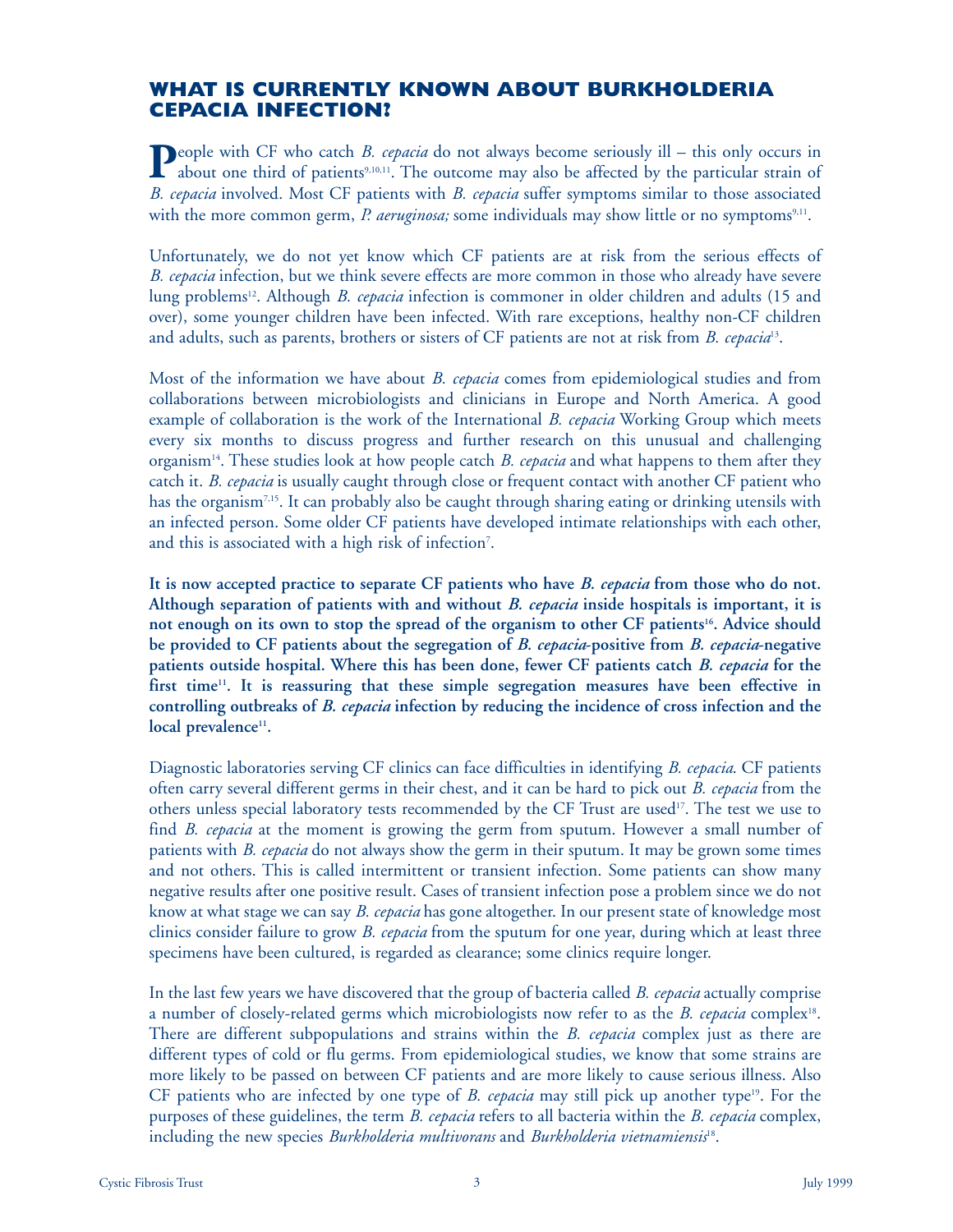The chance of being infected by *B. cepacia* from natural environments seems to be low<sup>20,21</sup>. However, acquisition from natural environments probably explains the small number of *B. cepacia* infections, which occur sporadically even when strict segregation and other infection control measures are practised<sup>21</sup>.

# **RECOMMENDATIONS**

In these recommendations, the term *B. cepacia*-positive refers to people who know that they are<br>infected with the organism. This includes people whose sputum sometimes shows the **infected with the organism. This includes people whose sputum sometimes shows the**  *B. cepacia* **germ is present and sometimes does not. People who have been** *B. cepacia***-positive can be considered to have lost the germ if they have not had** *B. cepacia* **grown from their sputum for a whole year, as measured by at least three sputum tests spread over that year.**

**The term** *B. cepacia***-negative refers to patients knowing that they are not infected with** *B. cepacia***.**

# **1. GENERAL RECOMMENDATION TO ALL CF PATIENTS**

It is important that you know whether or not you are infected with *B. cepacia* even if you do not feel ill. If you do not know, ask your doctor or consultant to arrange for you to be tested at your next clinic visit. The CF Trust can advise hospital laboratories on the best way to grow *B. cepacia*.

# **2. GENERAL RECOMMENDATION TO B. CEPACIA-POSITIVE PATIENTS (ALSO RELEVANT TO PARENTS OF YOUNG B. CEPACIA-POSITIVE CHILDREN)**

These recommendations are based on what we know at the moment as a precaution to prevent *B. cepacia* being passed on to other people with CF.

- In the present state of our knowledge segregation of *B. cepacia*-positive patients from each other as well as from all other CF patients is now recommended. This may not be easy but is advisable since there are proven instances of *B. cepacia*-positive patients acquiring additional and more harmful strains by contact with other *B. cepacia*-positive patients<sup>19</sup>. Where many *B. cepacia*positive patients are attending a CF clinic it may be possible to manage some groups together based on the strains involved. The clinic staff and the microbiologist will decide this. Contact with the parents of CF children and medical personnel do not pose a significant risk of indirect transmission to other CF patients.
- All persons who know they are *B. cepacia*-positive should not attend any meetings attended by people with CF or events that people with CF are likely to attend.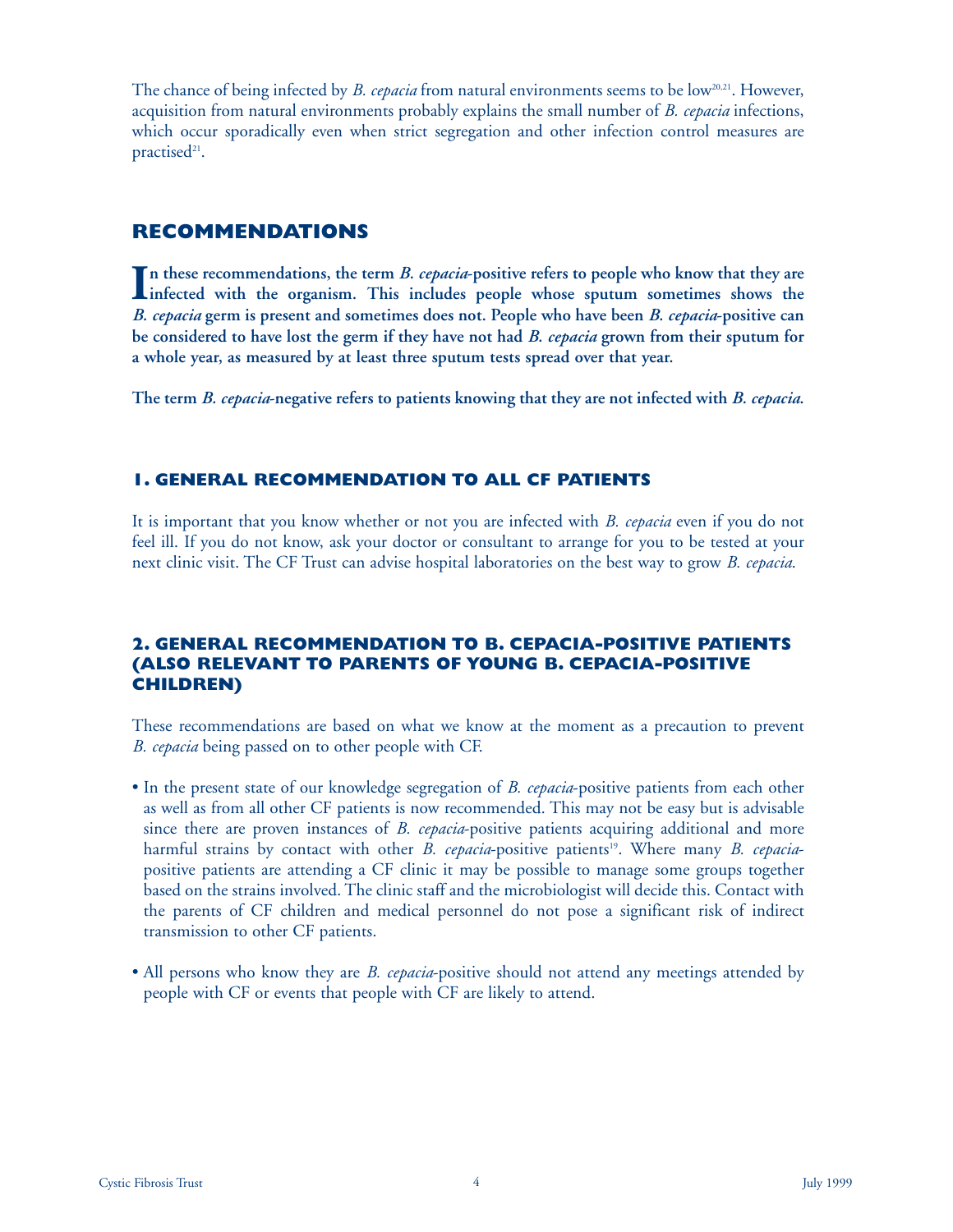# **3. GENERAL RECOMMENDATIONS TO B. CEPACIA-NEGATIVE PATIENTS AND PARENTS**

In general, avoiding activities or events where the risk of infection is high can reduce the risk of you or your CF children catching *B. cepacia* at social events. To help you pick out high-risk activities there is a chart on page 7.

# **4. GENERAL RECOMMENDATIONS TO ALL HOSPITALS TREATING PATIENTS WITH CF**

Each hospital should address hospital *B. cepacia* issues. Details should be available from the local hospital Infection Control Committee (e.g. segregation policy, possible contamination of equipment etc) who will have a specific policy for the management of *B. cepacia*-positive patients. All CF patients attending the hospital should be given details of the local arrangements. Hospitals should test sputum from all CF patients for *B. cepacia* using the methods recommended by the CF Trust's Infection Control Group (Appendix A). Where specific checks for *B. cepacia* are not performed routinely at each clinic visit, six monthly checks are advised.

Whenever a patient becomes positive for *B. cepacia* for the first time, this should be thoroughly investigated to see if the source of infection can be determined. The organism should also be sent to the CF Microbiology Laboratory and Repository in Edinburgh for further investigation and preservation (See Appendix B).

# **5. SPECIFIC RECOMMENDATIONS**

#### **a) Hygiene**

Good hygiene is important in reducing infection from all kinds of bacteria, and is just as important for *B. cepacia*22. Respiratory secretions are the principal source of *B. cepacia* and the main route of transmission<sup>23,24</sup>. Hygienic measures to avoid transfer of secretions should be taken. Here is some guidance for good practice.

- Always cover your mouth and nose when you cough or sneeze
- Wash your hands frequently, particularly if you cough a lot
- When using toilet/bathroom facilities avoid multi-use soap bars and opt for anti-bacterial dispenser soap, disposable paper towels or hot air hand dryers
- Do not leave sputum pots uncovered
- Throw tissues away immediately after you use them
- Do not share physiotherapy equipment such as nebulisers or frames
- Do not eat or drink using the same utensils as others
- Do not share drink cans, cups or bottles
- Refrain from shaking hands with others. An alternative friendly gesture might be a gentle touch of the arm or shoulder
- Use single rooms in the event of requiring overnight accommodation and avoid visiting other people's rooms

#### **b) Home and work environment**

Although *B. cepacia* can survive for long periods in water, the organism's natural habitats are moist soils around plant roots, and river and lake sediments. Attempts to grow *B. cepacia* from other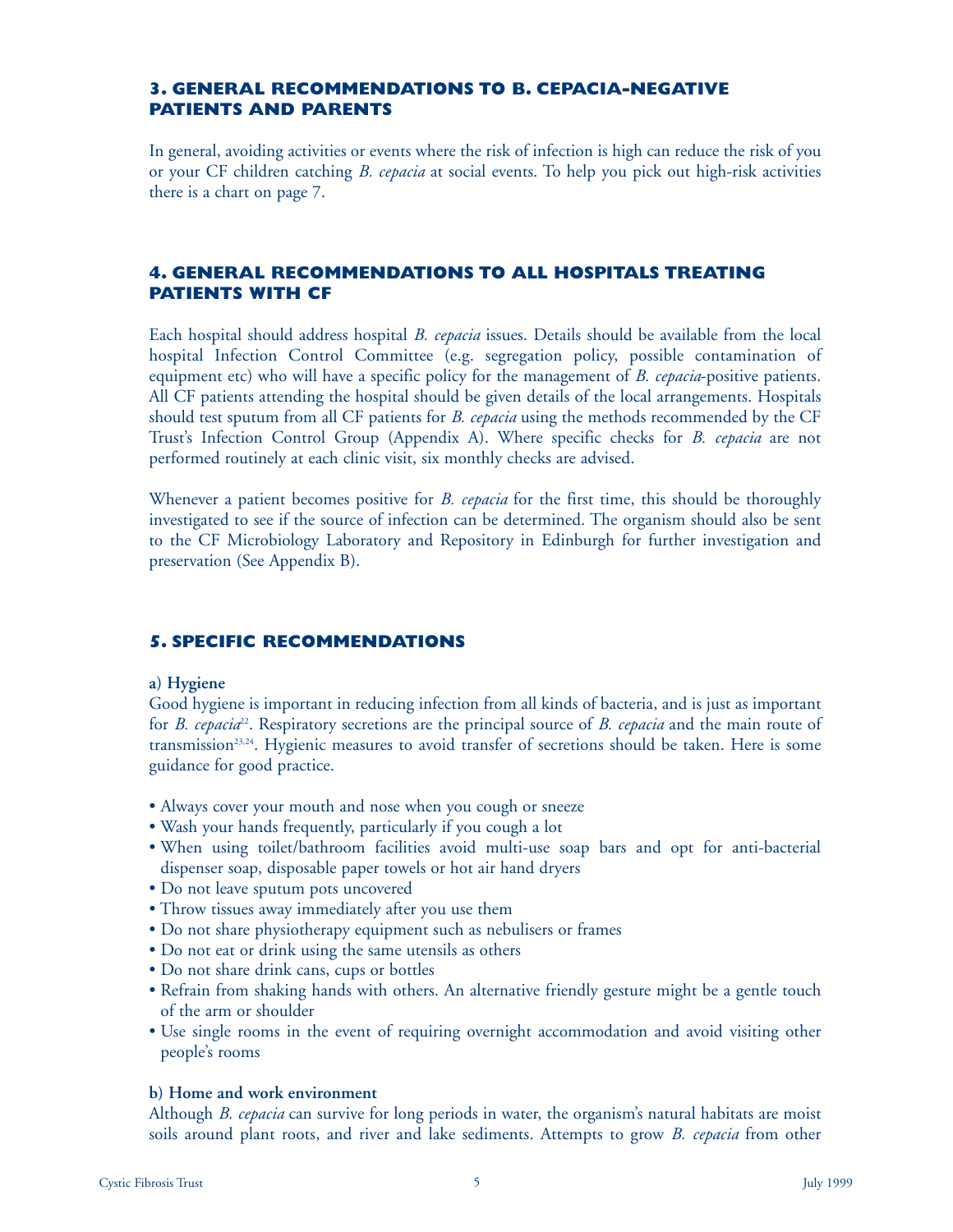environmental sites, including the home, workplace, salad bars and grocery stores have been relatively unsuccessful and suggest that such environments do not pose a significant risk of acquiring *B. cepacia.* At the moment, we think that household sinks, vegetables and typical garden soils are not important sources for acquiring *B. cepacia*. It is not necessary for patients with CF to avoid contact with onions and other vegetables. 'Healthy' onions are not a source of *B. cepacia* - if an onion was infected and showed 'soft rot' you would not want to eat it! Special disinfection of toilets and sinks is not required. The greatest threat to the survival of *B. cepacia* is a dry environment and such a condition should be sought whenever possible. If disinfection or de-contamination is performed, we recommend ordinary disinfection with household bleach rather than weaker disinfectants, then rinsing and drying. Remember to keep all disinfectants out of the reach of small children and pets.

#### **c) Brothers and Sisters (siblings)**

Occasionally, one brother or sister with CF may be *B. cepacia*-positive and the other *B. cepacia*negative. This is a difficult situation. The best advice must be to avoid high-risk situations as much as possible; for example, sharing toothbrushes and drinks and avoiding other activities that involve exchange of respiratory secretions or contact with sputum. Research shows that some strains of *B. cepacia* are more likely to be transmitted than others<sup>11</sup>. Although epidemic markers in some strains can be identified in specialised laboratories, it is not always possible to guarantee that other strains will not spread<sup>25,26</sup>. Despite close contact which occurs between the members of a CF family, transmission of *B. cepacia* between the CF members is not inevitable. In one Italian study, transmission of *B. cepacia* occurred in only three out of eight pairs of CF siblings<sup>27</sup>. The risk is higher with some strains and advice should be sought from your local CF Specialist Clinic.

#### **d) Children's CF Holiday Camps**

Children's CF holiday camps and other forms of communal holidays for people who have CF are not recommended<sup>28,29</sup>. Holidays should be supported on an individual family basis.

#### **e) CF Trust Caravan Holidays**

There is now evidence that potentially harmful organisms, including *B. cepacia* will survive in moist environments for many months<sup>30</sup>. In view of the difficulty of ensuring complete sanitisation of enclosed environments, including caravans, such holidays present an unnecessary risk for CF patients and have been stopped.

#### **f) CF Meetings and Conferences**

It is recommended that *B. cepacia*-positive people do not attend CF meetings and conferences. Accumulated evidence suggests that potentially more harmful strains of *B. cepacia* can be transmitted to people with CF who already have a different strain of *B. cepacia*. Thus, if *B. cepacia*positive patients attend the same meetings they should be aware that they might catch another strain of *B. cepacia*. We cannot predict how people may react to infection with multiple strains of *B. cepacia*; however, the risk of catching a second strain, particularly one with high transmissibility or a 'bad reputation', should be avoided<sup>19</sup>.

The Group recommends that every effort be made to introduce electronic methods of conferencing as a matter of urgency for those people with CF who are denied the definite advantages of attending conventional meetings.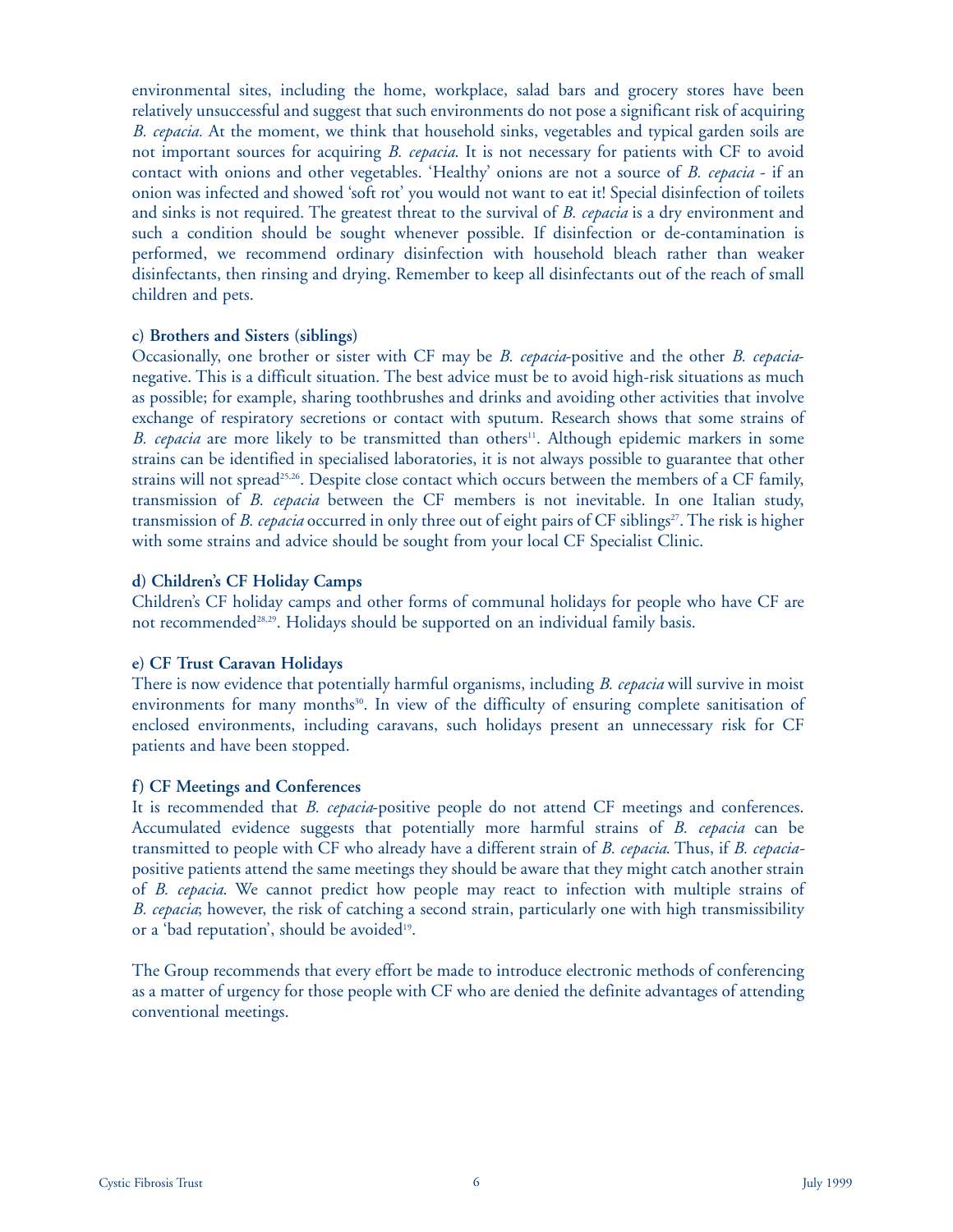# **RISKS OF VARIOUS FORMS OF SOCIAL CONTACT**

We do not know the exact risk associated with each different type of social contact and it would<br>be wrong to deliberately expose patients to *B. cepacia* to find out. However, we do know that the risk of being infected increases with closer types of contact, and also with the duration of contact. Thus we can pick out the risks associated with some typical situations.

An important thing to remember is that contacts that do not last very long, or do not occur very often, are less risky than things which are prolonged or frequent. Outdoor events are thought to be less risky than indoor events, provided good hygiene is observed.

| Activities shared with other people with CF               | <b>Risk of transmission</b> |
|-----------------------------------------------------------|-----------------------------|
| Brief encounters indoors or outdoors                      | Low                         |
| Closer social contact – evenings in the pub or restaurant | High                        |
| Hand shaking                                              | High                        |
| Contacts involving CF siblings                            | High                        |
| Sharing bedrooms                                          | High                        |
| Social kissing                                            | High                        |
| Travelling together in closed conditions e.g. car or lift | High                        |
| Sports or exercise classes                                | High                        |
| Sharing eating or drinking utensils                       | High                        |
| Intimate contact - kissing, sexual relationship           | High                        |

Methods of testing for *B. cepacia* and awareness of the clinical consequences of infection have improved remarkably in the last few years, however, please remember there is still a lot we do not yet know.

# **GETTING FURTHER ADVICE AND FACTS ABOUT BURKHOLDERIA CEPACIA**

These general guidelines cannot provide specific advice for all situations. Further advice and information about *B. cepacia* in your local area can be obtained from your CF Clinic. Make sure you know whether you have *B. cepacia* and discuss any concerns you may have about the organism with staff from your CF Clinic. If you want more information on *B. cepacia* you may wish to read an article31 (available from the CF Trust) written by three members of the International *B. cepacia* Working Group which takes account of questions raised by CF individuals and *B. cepacia* research including *B. cepacia* subpopulations (genomovars and new species) and virulent and highly transmissible strains.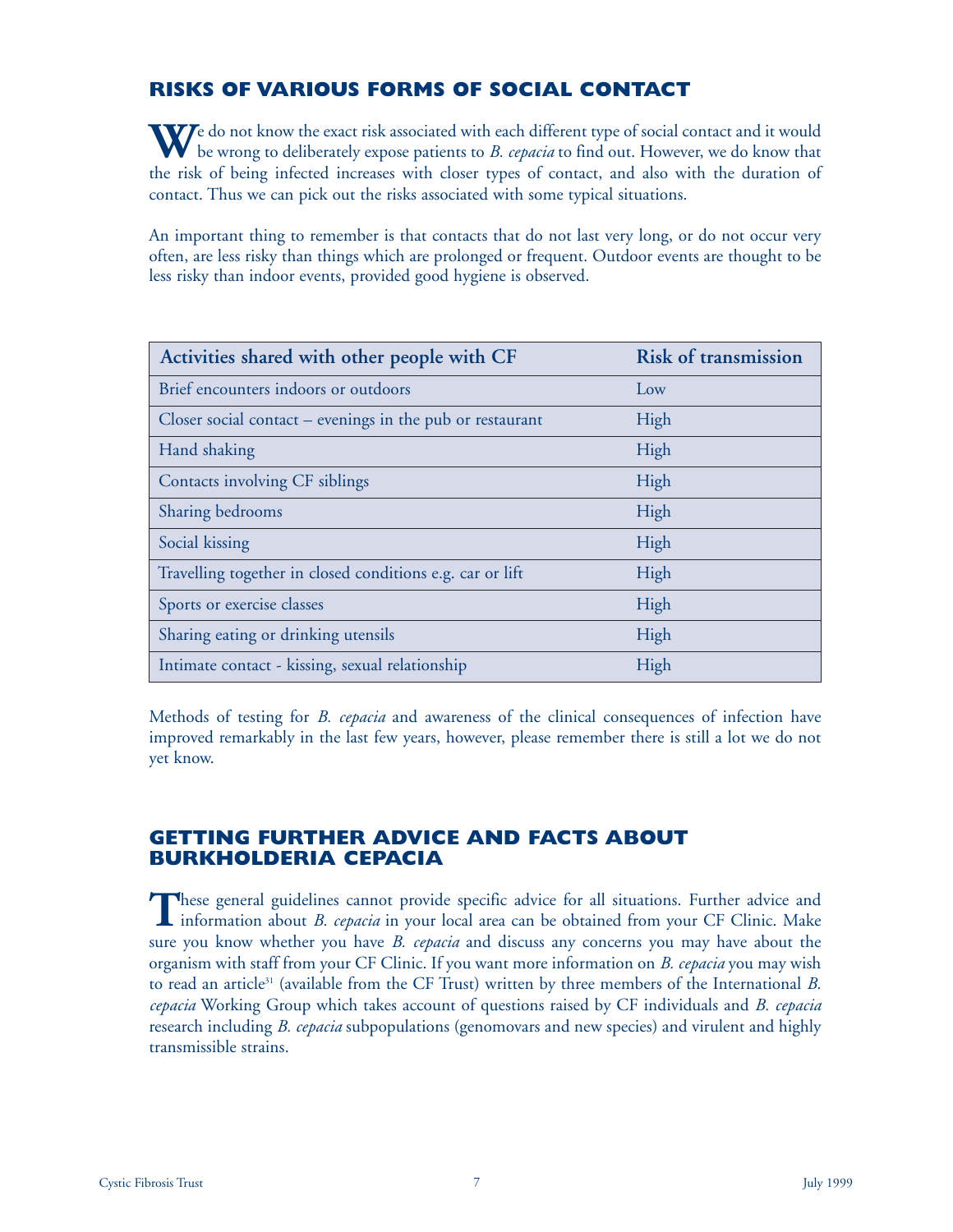# **FURTHER ADVICE TO CF ADULTS**

**C**F adults' reactions to these guidelines will inevitably differ. Some may feel the only safe course<br>of action for now is to avoid all social contact with other people who have CF. Some may feel that contact with others who have CF is an important part of their lives because of the support, friendship and understanding gained from these relationships - they may decide to continue the relationships but follow the guidelines closely but they should also consider the possible risk to other people with CF. Perhaps the most helpful advice to give is that people with CF should consider following a social life that does not depend too heavily on contact with other people with CF.

#### **Members of the CF Trust Infection Control Group (July 1999)**

| Dr. J Littlewood | Paediatrician: CF Trust (Chairman).                                    |  |
|------------------|------------------------------------------------------------------------|--|
| Mrs. M Dodd      | Physiotherapist: Wythenshawe Hospital, Manchester                      |  |
| Dr S Elborn*     | Adult Respiratory Physician: Belfast City Hospital                     |  |
| Prof. J Govan*   | Microbiologist: Medical Microbiology, University of Edinburgh.         |  |
| Prof. C A Hart   | Microbiologist: Medical Microbiology, University of Liverpool          |  |
| Dr. D Heaf       | Paediatrician: Alder Hey Children's Hospital, Liverpool                |  |
| Mrs. S Madge     | CF Nurse Specialist: Great Ormond Street Hospital for Children, London |  |
| Dr. K. Webb      | Adult Respiratory Physician: Wythenshawe Hospital, Manchester          |  |

\*Professor Govan and Dr. Elborn are members of the International *Burkholderia cepacia* Working Group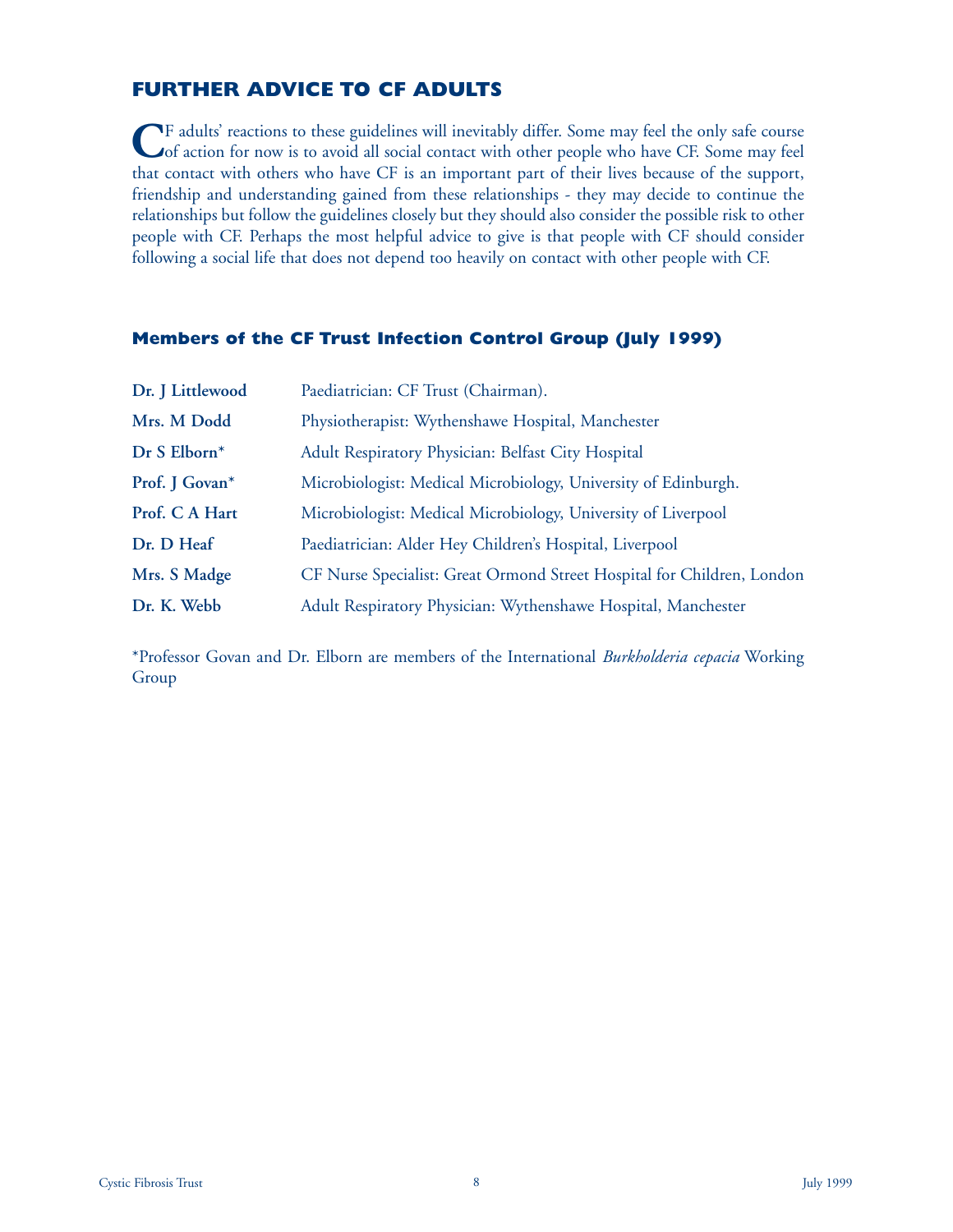# **Appendix A.**

#### **Microbiological methods and B. cepacia.**

Infection control strategies and laboratory tests for *'B. cepacia'* require an awareness of the problems which may arise in culture and identification, including the consequences of recent nfection control strategies and laboratory tests for *'B. cepacia'* require an awareness of the taxonomic research pioneered by Peter Vandamme in Gent, Belgium<sup>18</sup>. Briefly, isolates presently identified as *B. cepacia* by conventional methods comprise at least five bacterial subpopulations; these include genomovars I, III and IV, and the newly described species *Burkholderia multivorans* and *Burkholderia vietnamiensis* (previously genomovars II and V). Because of their phenotypic similarities, and until issues concerning the virulence of these individual groups are clarified all should be referred to as the *B. cepacia* complex. Ideally, all new isolates suspected as *B. cepacia* complex should be sent to a laboratory experienced in the phenotypic and genotypic identification of the group, with facilities for identification of epidemic strain markers, and genomic fingerprinting to identify cross-infection or acquisition from a common contaminated source.

To ensure optimum culture and identification of the *B. cepacia* complex from CF respiratory secretions it is *essential* to use selective media \*\* and incubate at 37°C for at least 72 hr. Bacterial colonies tentatively identified as *B. cepacia* complex can be further identified by a multitest commercial system (e.g. API 20NE). Further tests available on request to the Edinburgh CF Microbiology Laboratory and Repository \*\*\* include 'speciation' and genomovar identification within the *B. cepacia* complex based on additional phenotypic tests and *rec*A-based PCR. PCR identification of epidemic markers (bcesm and *cbl*A) is available as well as genomic fingerprinting (RAPD and PFGE) to investigate clonality of individual isolates for infection control surveillance and other studies $25,26$ .

#### **\*\*Recommended selective culture media:**

Mast *cepacia* agar: Mast Diagnostics Ltd, Bootle, UK<sup>17</sup> or *Burkholderia cepacia* selective agar<sup>32,33</sup>.

\*\*\*Professor John R W Govan Tel: 0131 650 3164 Fax: 0131 650 6531 or Cathy J Doherty Tel: 0131 650 3162/3165 Fax 0131 650 6653: E-mail: john.r.w.govan@ed.ac.uk or catherine.doherty@ed.ac.uk

# **Appendix B**

**S**ome of the laboratory-based tests referred to above can be performed by the Central Public Health Laboratory, Colindale, London which serves as a microbiological reference facility for hospitals and CF centres located in England and Wales. The Edinburgh Cystic Fibrosis Microbiology Laboratory and Repository (ECFMLR), sponsored by the Cystic Fibrosis Trust and under the direction of Professor John Govan will also be set up to support local laboratories and complement the Central Public Health Laboratory Service facility. Details of services available from the ECFMLR are available from the CF Trust Headquarters.

July 1999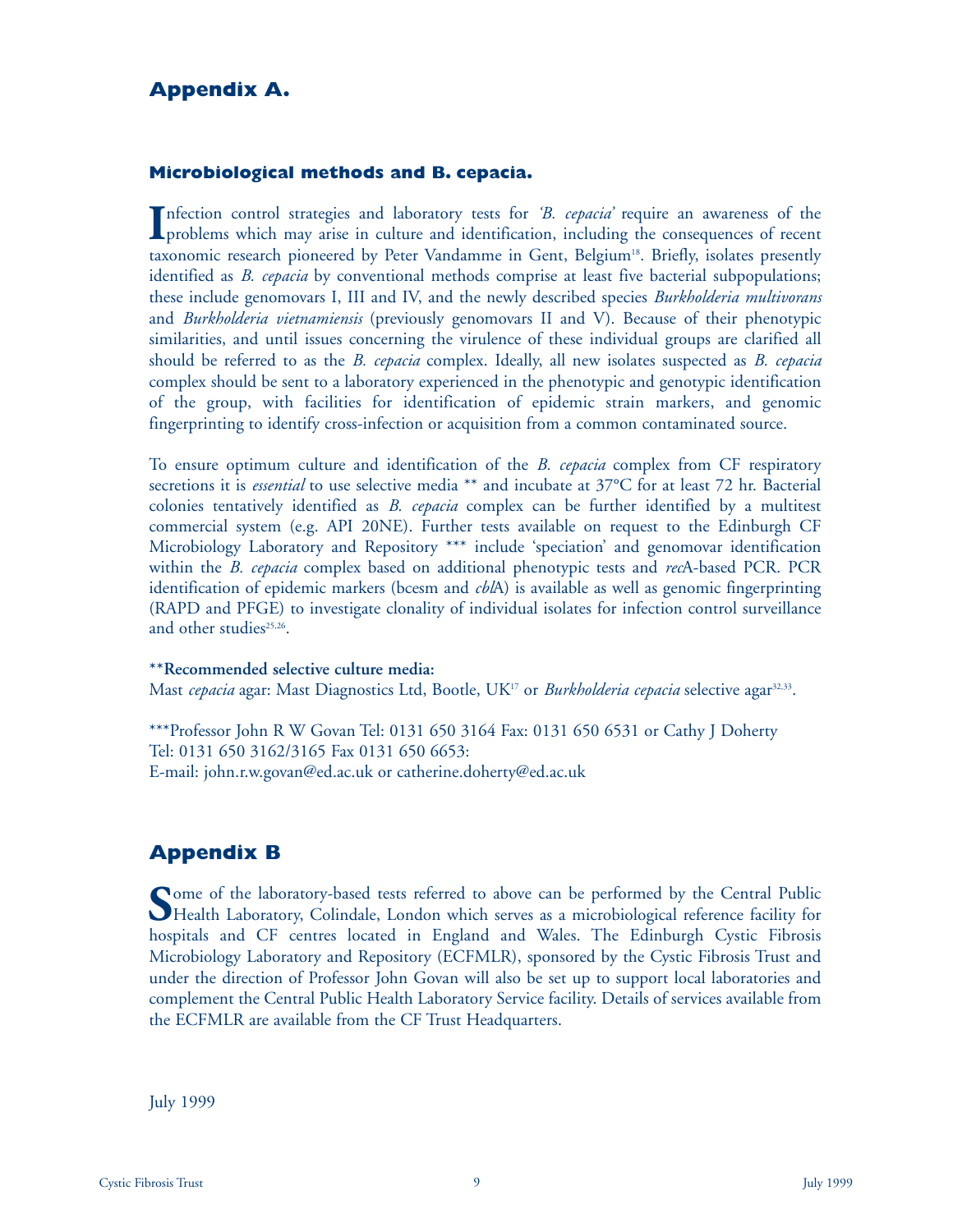# **References**

- **NB** *Pseudomonas cepacia* is now named *Burkholderia cepacia.* Papers prior to 1995 refer to *Pseudomonas cepacia*
- 1. Fisher MC, Li Puma JJ, Dansen SE et al. Source of *Burkholderia cepacia:* Ribotyping of isolates from patients and from the environment. J Paed 1993; 123: 745-7.
- 2. Nelson JW, Butler SC, Krieg D, Govan JRW. Virulence factors of *Burkholderia cepacia.* FEMS Immunology and Medical Microbiology 1994; 8: 89-98.
- 3. Govan JR, Hughes J, Vandamme P. *Burkholderia cepacia*: medical, taxonomic and ecological issues. J Med Microbiol 1996; 45: 395-407.
- 4. Ramsey BW. Management of pulmonary disease in patients with cystic fibrosis. N Eng J Med 1996; 335: 179-188.
- 5. Isles A, McLuskey I, Corey M. *Pseudomonas cepacia* infection in cystic fibrosis: an emergency problem. J Pediatr 1984; 104: 206-210.
- 6. Simmonds EJ, Conway SP, Ghoneim ATM, Ross H, Littlewood JM. *Pseudomonas cepacia:* a new pathogen in patients with cystic fibrosis referred to a large centre in the United Kingdom. Arch Dis Child 1990; 65:874-877.
- 7. Govan JRW, Brown PH, Maddison J et al. Evidence for transmission of *Pseudomonas cepacia* by social contact in cystic fibrosis. Lancet 1993; 342: 15-19.
- 8. Bonacorsi S, Fitoussi F, Lhopital S, Bingen E. Comparative *in vitro* activities of meropenem, imipenem, temocillin, piperacillin and ceftazidime in combination with tobramycin rifampin or ciprofloxacin against *Burkholderia cepacia* isolates from patients with cystic fibrosis. Antimicrob Agents Chemother 1999; 43: 213-7.
- 9. Muhdi K, Edenborough FJ, Gumery L et al. Outcome for patients colonised with *Burkholderia cepacia* in a Birmingham Cystic Fibrosis Clinic at the end of an epidemic. Thorax 1999; 51: 374-7.
- 10. Tablan OC, Chorba U, Schidlow DV. *Pseudomonas cepacia* colonisation in patients with cystic fibrosis: risk factors and clinical outcome. J Pediatr 1985; 107: 382-7.
- 11. Whiteford ML, Wilkinson JD, McColl JS et al. Outcome of *Burkholderia (Pseudomonas) cepacia* colonisation in children with cystic fibrosis following a hospital outbreak. Thorax 1995; 50: 1194-98.
- 12. Taylor RF, Gaya H, Hodson ME. *Pseudomonas cepacia:* pulmonary infection in patients with cystic fibrosis. Respiratory Medicine 1993; 87: 187-92
- 13. Ledson MJ, Gallagher MJ, Walshaw MJ. Chronic *Burkholderia cepacia* bronchiectasis in a non cystic fibrosis individual. Thorax 1998; 53: 430-432.
- 14. International *Burkholderia cepacia* Working Group. Http.//allserve.rug.ac.be/~coenye/
- 15. Li Puma JJ, Dansen SE, Neilson DW et al. Person to person transmission of *Pseudomonas cepacia* between patients with cystic fibrosis. Lancet 1990; 336: 1094-96.
- 16. Smith DC, Gumery L, Smith EC et al. Epidemic of *Pseudomonas cepacia* in an adult cystic fibrosis unit: evidence of person to persons transmission. J Clin Micro 1993; 31: 3017-22.
- 17. Burdge DR, Noble MA, Campbell M et al. *Xanthomonas maltophilia* mis-identified as *Pseudomonas cepacia* in cultures from patients with CF. Clinical Infectious Disease 1995; 20: 445-8.
- 18. Vandamme P, Holmes B, Vancanney TM et al. Int J Systematic Bacteriology 1997; 47: 1188-2000.
- 19. Ledson MJ, Gallagher MJ, Corkhill JE, Hart CA, Walshaw MJ. Cross infection between cystic fibrosis patients colonised with *Burkholderia cepacia.* Thorax 1998; 53: 432-6.
- 20. Mortensen J, Fisher M, Li Puma J. Recovery of *Pseudomonas cepacia* and other *pseudomonas* species from the environment. Infection control and Hospital Epidemiology 1995; 16: 30-32.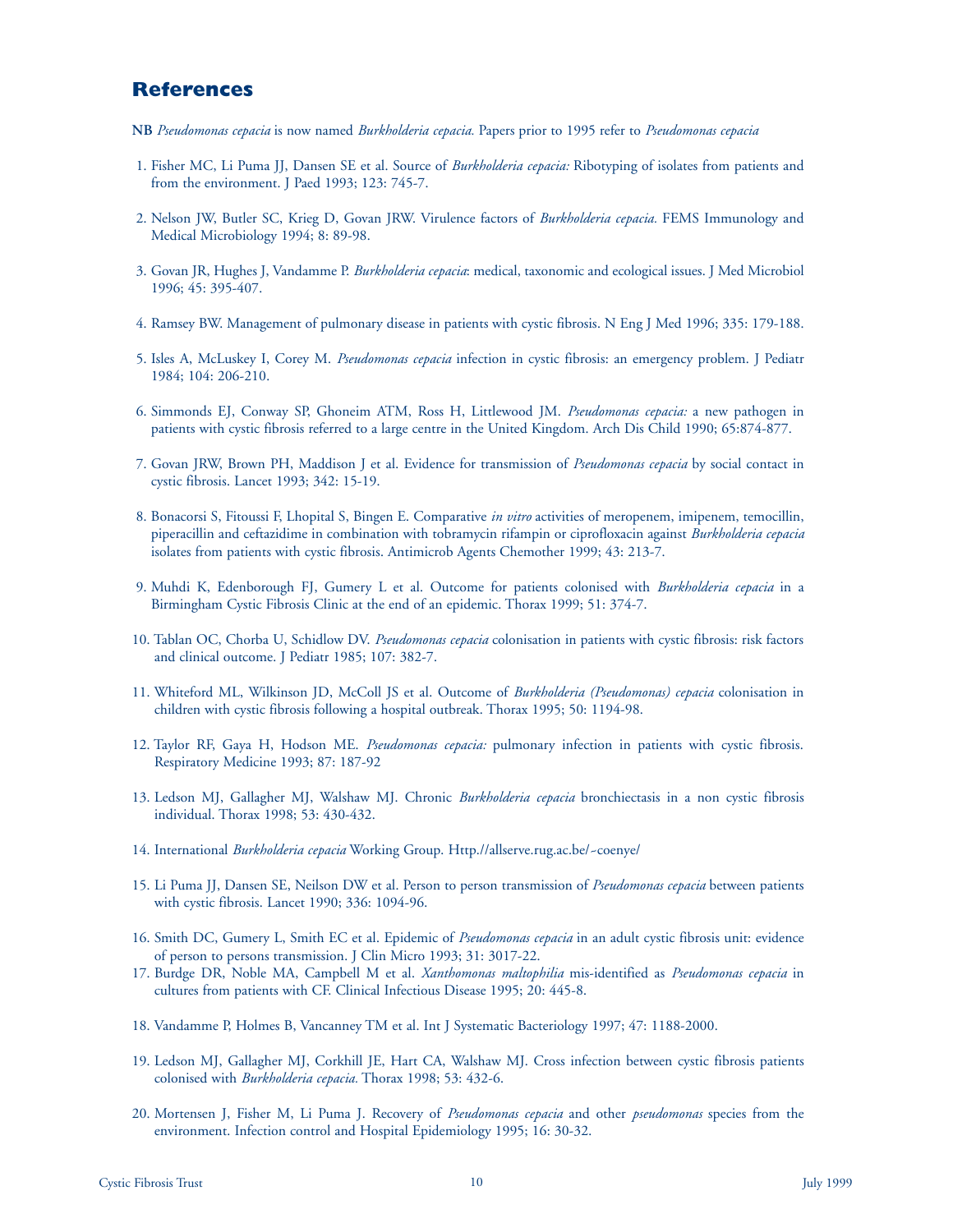- 21. Butler SL, Doherty CJ, Hughes JE et al. *Burkholderia cepacia* and cystic fibrosis: Do natural environments present a potential hazard. J Clin Microbiol 1995; 33: 1001-4.
- 22. Pegues CF, Pegues DA, Ford DS, Hibberd PL, Carson RA, Raine CM, Hooper DC. *Burkholderia cepacia* respiratory tract acquisition: epidemiology and molecular characterisation of a large nosocomial outbreak. Epidemiol Infect 1996; 116 (3): 309-17.
- 23. Humphreys H, Peckham D, Patel P, Knox A. Airborne dissemination of *Burkholderia (Pseudomonas) cepacia* from adult patients with cystic fibrosis. Thorax 1994; 49 (11): 1157-9.
- 24. Ensor E, Humphreys H, Peckham D, Webster C, Knox AJ. Is *Burkholderia (Pseudomonas) cepacia* disseminated from cystic fibrosis patients during physiotherapy? J Hosp Infect 1996; 32 (1): 9-15.
- 25. Sajjan US, Sun I, Goldstein P, Forstner J. Cable (cbl) type II pili of cystic fibrosis associated *Burkholderia (Pseudomonas)* cepacia nucleotide sequence of the cb1A major subunit pilin gene and novel morphology of the assembled appendage fibers. J Bacteriol 1995; 177 (11): 3558.
- 26. Mahenthiralingam E, Simpson DA, Speert DP. Identification and characterisation of a novel DNA marker associated with epidemic *Burkholderia cepacia* strains recovered from patients with cystic fibrosis. J Clin Microbiol 1997; 35 (4): 808-16.
- 27. Canola G, Amaltitano G, Tonalli B et al. *Burkholderia (Pseudomonas)* cepacia epidemiology in a cystic fibrosis population: a genome finger printing study. Acta Paediatrica 1996; 85: 554-7.
- 28. Summer Camp Study Group. Acquisition of *Pseudomonas cepacia* at summer camps for patients with cystic fibrosis. J Pediatr 1994; 124 (5 pt 1): 694-702.
- 29. *Pseudomonas cepacia* at summer camps for persons with cystic fibrosis. MMWR Morb Mortal Wkly Reg 1993; 42 (23): 456-9.
- 30. Drabick JA, Gracely EJ, Heidecker GJ, LiPuma JJ. Survival of *Burkholderia cepacia* on environmental surfaces. J Hosp Infect 1996; 32 (4): 267-76.
- 31. Govan JRW, Burns JL, Speert DP. Common questions about *Burkholderia cepacia.* IACFA Newsletter March 1999: 55: 3-11.
- 32. Henry DA, Campbell ME, LiPuma JJ, Speert DP. Identification of *Burkholderia cepacia* isolates from patients with cystic fibrosis and use of a simple new selective medium. J Clin Microbiol 1997; 35 (3): 614-9.
- 33. Henry D, Campbell M, McGimpsey C, Clarke A, Louden L, Burns JL, Roe MH, Vandamme P, Speert D. Comparison of isolation media for recovery of *Burkholderia cepacia* complex from respiratory secretions of patients with cystic fibrosis. J Clin Microbiol 1999; 37(4): 1004-7.

#### **Other Recommended References:**

Jacques I, Derelle J, Weber M, Vidailhet M. Pulmonary evolution of cystic fibrosis patients colonised by *Pseudomonas aeruginosa* and/or *Burkholderia cepacia.* Eur J Pediatr 1998; 157 (5): 427-31.

Holmes A, Govan J, Goldstein R. Agricultural use of *Burkholderia (Pseudomonas) cepacia:* a threat to human health? Emerg Infect Dis 1998; 4 (2): 221-7.

Govan JR, Hughes JE, Vandamme P. *Burkholderia cepacia:* medical, taxonomic and ecological issues. J Med Microbiol 1996; 45 (6): 395-407.

Mortensen JE, Fisher MC, LiPuma JJ. Recovery of *Pseudomonas cepacia* and other *Pseudomonas* species from the environment. Infect Control Hosp Epidemiol 1995; 16 (1): 30-2.

Govan JR, Deretic V. Microbial pathogenesis in cystic fibrosis: mucoid *Pseudomonas aeruginosa* and *Burkholderia cepacia.* Microbiol Rev 1996; 60 (3): 539-74.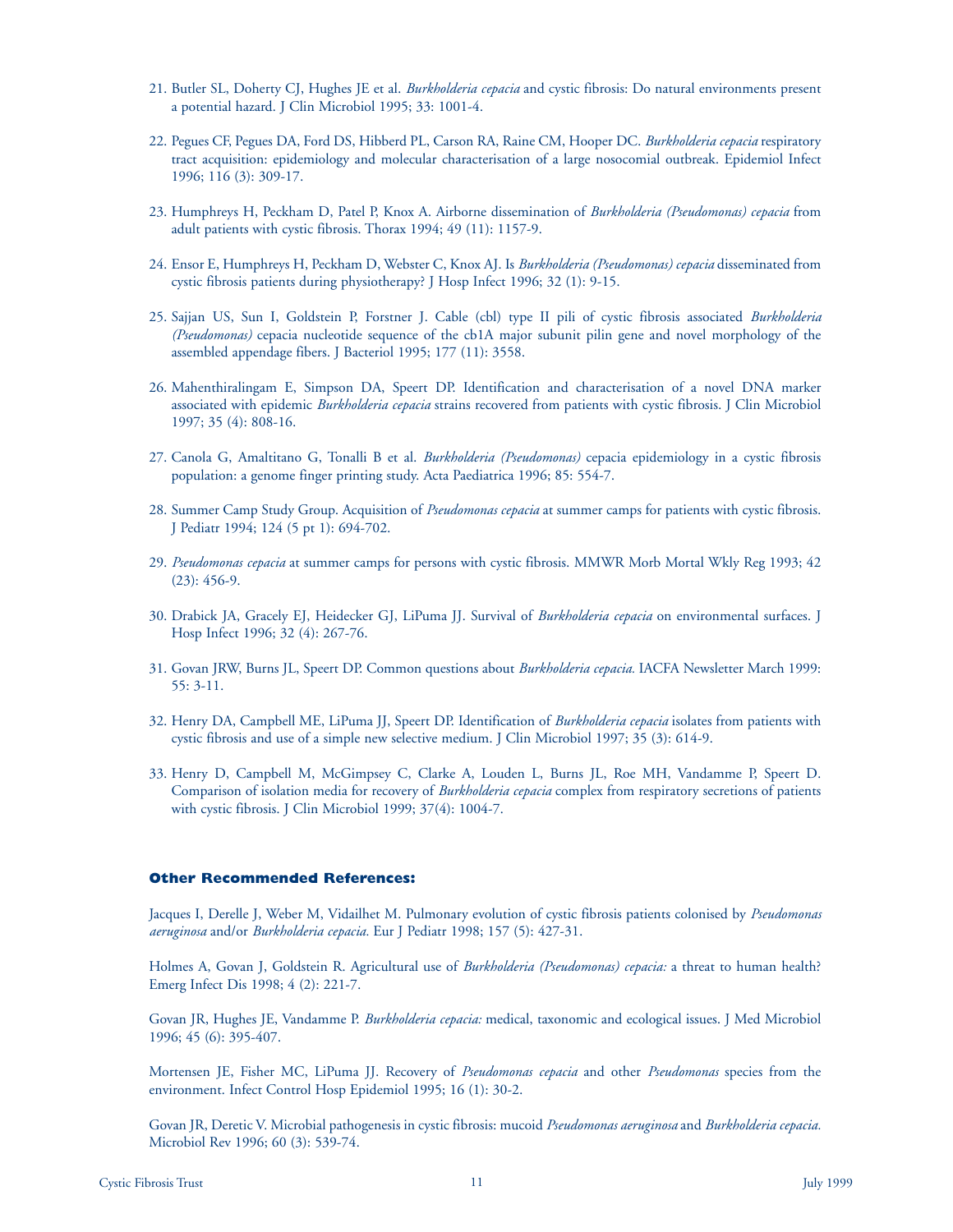Corey M, Farewell V. Determinants of mortality from cystic fibrosis in Canada, 1970 -1989. Am J Epidemiol 1996; 143 (10): 1007-17.

Pankhurst CL, Philpott-Howard J. The environmental risk factors associated with medical and dental equipment in the transmission of *Burkholderia (Pseudomonas) cepacia* in cystic fibrosis patients. J Hosp Infect 1996; 32 (4): 249-55.

Steinbach S, Sun L, Jiang RZ, Flume P, Gilligan P, Egan TM, Goldstein R. Transmissibility of *Pseudomonas cepacia* infection in clinic patients and lung-transplant recipients with cystic fibrosis. N Engl J Med 1994; 331 (15): 981-7.

van Pelt C, Verduin CM, Goessens WH, Vos MC, Tummler B, Segonds C, Reubsaet F, Verbrugh H, van Belkum A. Identification of *Burkholderia* spp. in the clinical microbiology laboratory: comparison of conventional and molecular methods. J Clin Microbiol 1999; 37 (7): 2158-64.

Wigley P, Burton NF. Genotypic and phenotypic relationships in *Burkholderia cepacia* isolated from cystic fibrosis patients and the environment. J Appl Microbiol 1999; 86 (3): 460-8.

Holmes A, Nolan R, Taylor R, Finley R, Riley M, Jiang RA, Steinbach S, Goldstein R. An epidemic of *Burkholderia cepacia* transmitted between patients with and without cystic fibrosis. J Infect Dis 1999; 179: 1197-205. LiPuma JJ. *Burkholderia cepacia.* Management issues and new insights. Clin Chest Med 1998; 19 (3): 473-86.

Webb AK, Govan JR. *Burkholderia cepacia:* another twist and a further threat. Thorax 1998; 53(5): 333-4.

Butler SL, Doherty CJ, Hughes JE, Nelson JW, Govan JR. *Burkholderia cepacia* and cystic fibrosis: do natural environments present a potential hazard? J Clin Microbiol 1995; 33 (4): 1001-4.

Pegues DA, Schidlow DV, Tablan OC, Carson LA, Clark NC, Jarvis WR. Possible nosocomial transmission of *Pseudomonas cepacia* in patients with cystic fibrosis. Arch Pediatr Adolesc Med 1994; 148 (8): 085-12.

Burdge DR, Nakielna EM, Noble MA. Case-control and vector studies of nosocomial acquisition of *Pseudomonas cepacia* in adult patients with cystic fibrosis. Infect Control Hosp Epidemiol 1993; 14(3): 127-30.

Pitt TL, Kaufmann ME, Patel PS, Benge LC, Gaskin S, Livermore DM. Type characterisation and antibiotic susceptibility of *Burkholderia (Pseudomonas) cepacia* isolates from patients with cystic fibrosis in the United Kingdom and the Republic of Ireland. J Med Microbiol 1996; 44 (3): 203-10.

Johnasen HK, Kovesi TA, Koch C, Corey M, Hoiby N, Levison H. *Pseudomonas aeruginosa* and *Burkholderia cepacia* infection in cystic fibrosis patients treated in Toronto and Copenhagen. Pediatr Pulmonol 1998; 26 (2): 89-96.

Isenberg HD, Alperstein P, France K. *In vitro* activity of ciprofloxacin, levofloxacin, and trovafloxacin, alone and in combination with beta-lactams, against clinical isolates of *Pseudomonas aeruginosa, Stenotophomonas maltophilia,* and *Burkholderia cepacia.* Diagn Microbiol Infect Dis 1999; 33 (2): 81-6.

Bauernfeind A, Schneider I, Jungwirth R, Roller C. Discrimination of *Burkholderia multivorans* and *Burkholderia vietnamiensis* from *Burkholderia cepacia* genomovars I, III, and IV by PCR. J Clin Microbiol 1999; 37 (5): 1335-9.

Revets H, Vandamme P, Van Zeebroeck A, De Boeck K, Struelens MJ, Verhaegen J, Ursi JP, Verschraegen G, Franckx H, Malfroot A, Dab I, Lauwers S. *Burkholderia (Pseudomonas) cepacia* and cystic fibrosis: the epidemiology in Belgium. Acta Clin Belg 1996; 51 (4): 222-30.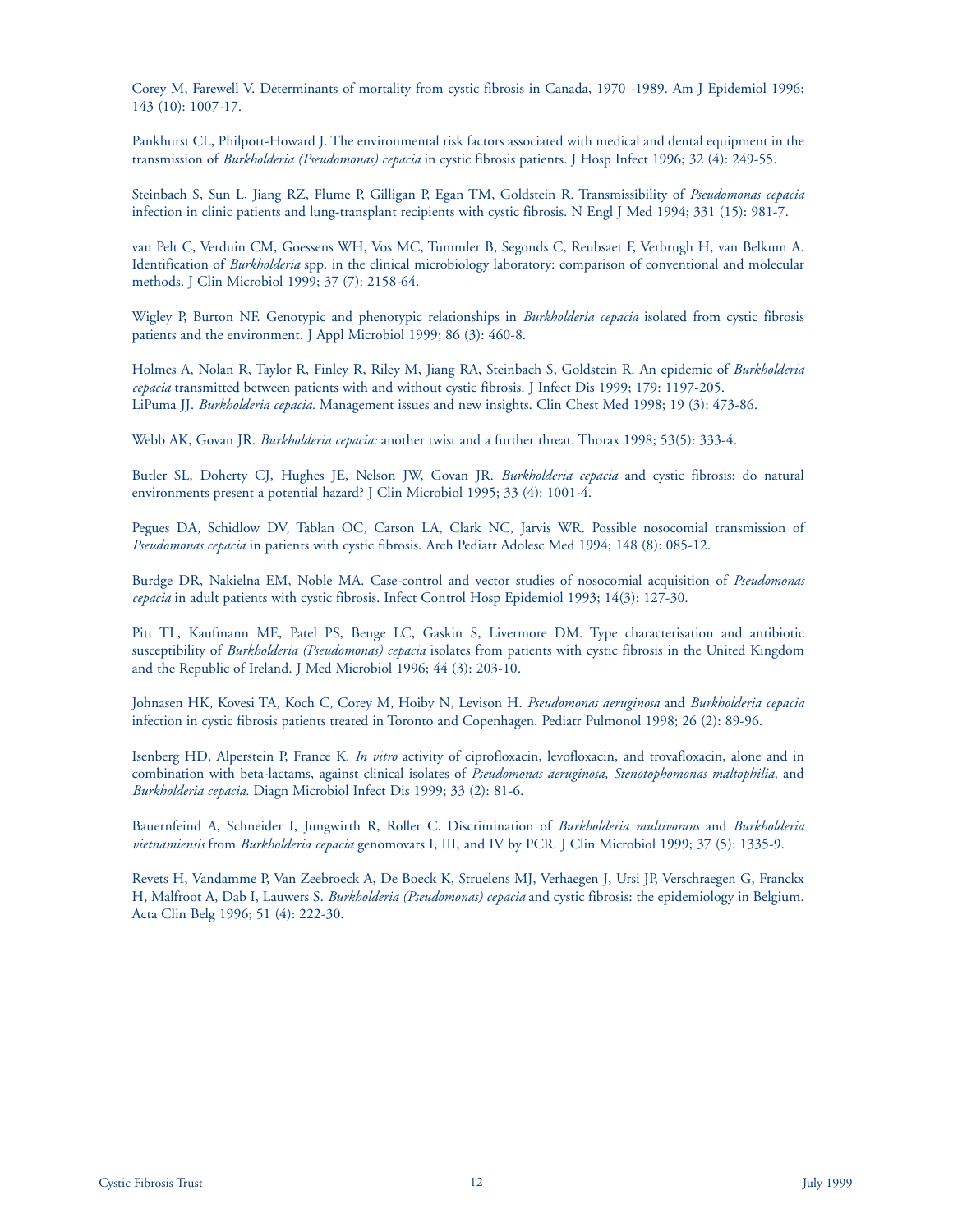# **Useful Web Sites:**

International *B.cepacia* Working Group: http://allserv.rug.ac.be/ntcoenye/

Cystic Fibrosis Trust: www.cftrust.org.uk

Canadian Cystic Fibrosis Foundation: www.ccff.co

Cystic Fibrosis Foundation (USA): www.cff.org

APS net (American Phytopathological Society): www.scisoc.org

EPA (United States Environmental Protection Agency): www.epa.gov\pestacides\SAP\